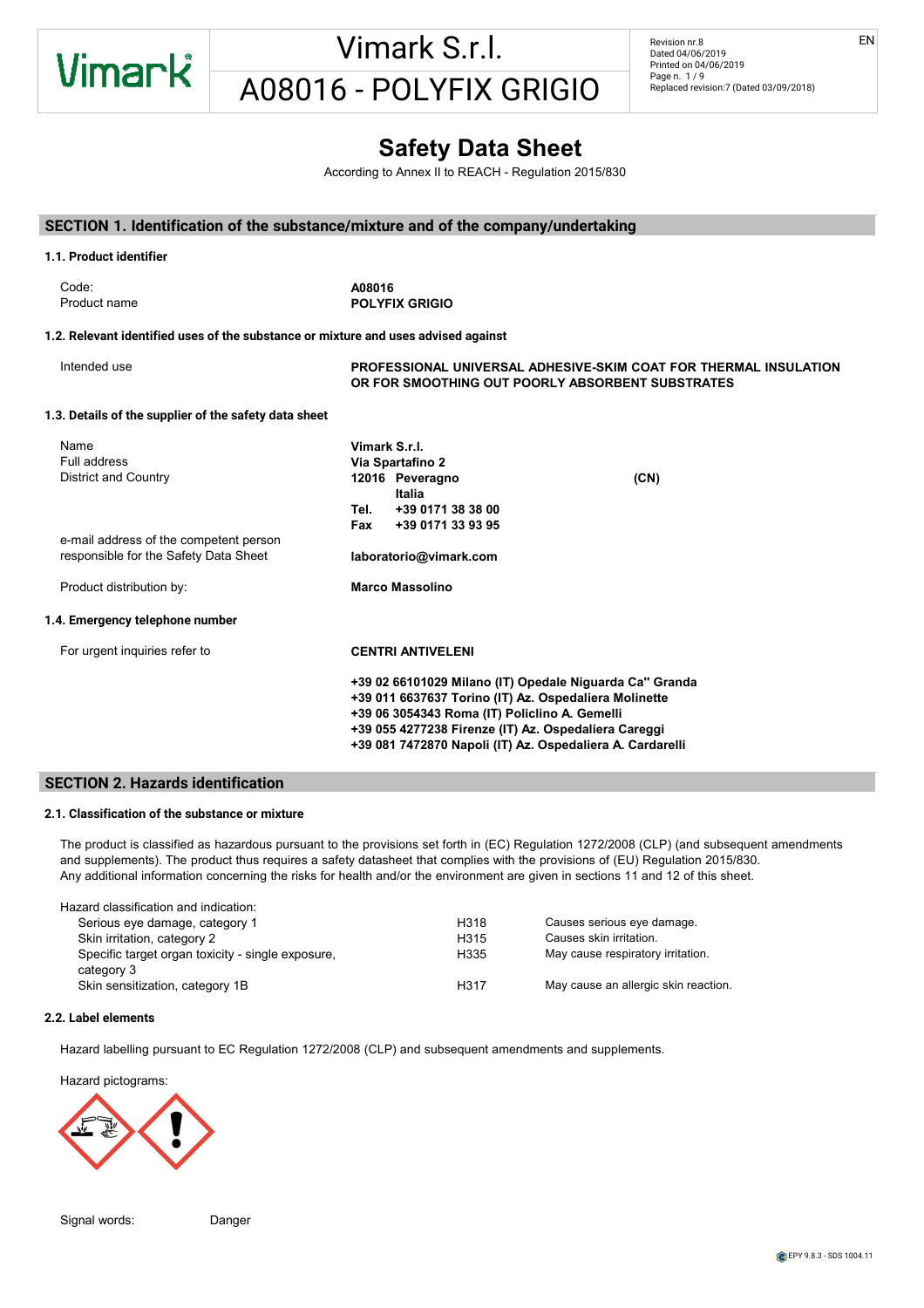Vimark

#### SECTION 2. Hazards identification  $...$  / >>

| Hazard statements:        |                                                                                                                                     |
|---------------------------|-------------------------------------------------------------------------------------------------------------------------------------|
| H318                      | Causes serious eye damage.                                                                                                          |
| H315                      | Causes skin irritation.                                                                                                             |
| H335                      | May cause respiratory irritation.                                                                                                   |
| H317                      | May cause an allergic skin reaction.                                                                                                |
| Precautionary statements: |                                                                                                                                     |
| P102                      | Keep out of reach of children.                                                                                                      |
| P <sub>261</sub>          | Avoid breathing dust / fume / gas / mist / vapours / spray.                                                                         |
| <b>P280</b>               | Wear protective gloves/ protective clothing / eye protection / face protection.                                                     |
| P302+P352                 | IF ON SKIN: wash with plenty of water.                                                                                              |
| P304+P340                 | IF INHALED: remove person to fresh air and keep comfortable for breathing.                                                          |
| P305+P351+P338            | IF IN EYES: Rinse cautiously with water for several minutes. Remove contact lenses, if present and easy to do.<br>Continue rinsing. |
| P312                      | Call a POISON CENTRE / doctor / if you feel unwell.                                                                                 |
| P501                      | Dispose of contents / container to in accordance with local/regional/national regulation.                                           |
| <b>Contains:</b>          | PORTLAND CEMENT [Cr(VI) < 2 ppm]                                                                                                    |

#### 2.3. Other hazards

On the basis of available data, the product does not contain any PBT or vPvB in percentage greater than 0,1%.

#### SECTION 3. Composition/information on ingredients

#### 3.2. Mixtures

#### Contains:

| Identification                   |                                    | $x =$ Conc. %     | Classification 1272/2008 (CLP)                                                                                                                 |
|----------------------------------|------------------------------------|-------------------|------------------------------------------------------------------------------------------------------------------------------------------------|
| <b>QUARTZ</b>                    |                                    |                   |                                                                                                                                                |
| CAS                              | 14808-60-7                         | $50 \le x \le 70$ |                                                                                                                                                |
| EC.                              | 238-878-4                          |                   |                                                                                                                                                |
| <i><b>INDEX</b></i>              |                                    |                   |                                                                                                                                                |
| PORTLAND CEMENT [Cr(VI) < 2 ppm] |                                    |                   |                                                                                                                                                |
| CAS                              | $65997 - 15 - 1$ $24 \le x \le 29$ |                   | Eye Dam. 1 H318, Skin Irrit. 2 H315, STOT SE 3 H335, Skin Sens. 1B H317,<br>Classification note according to Annex VI to the CLP Regulation: 1 |
| EC.<br><i><b>INDEX</b></i>       | 266-043-4                          |                   |                                                                                                                                                |
| Reg. no.                         | 02-2119682167-31                   |                   |                                                                                                                                                |
| <b>CALCIUM CARBONATE</b>         |                                    |                   |                                                                                                                                                |
| CAS<br>EC.<br><b>INDEX</b>       | 1317-65-3<br>215-279-6             | $14 \le x < 19$   | Substance with a community workplace exposure limit.                                                                                           |

The full wording of hazard (H) phrases is given in section 16 of the sheet.

#### QUARTZ

The product contains less than 1% w/w RCS (respirable crystalline silica). The product does not require classification and labelling as hazardous according to Regulation (EC) No. 1272/2008, as amended.

#### SECTION 4. First aid measures

#### 4.1. Description of first aid measures

EYES: Remove contact lenses, if present. Wash immediately with plenty of water for at least 15 minutes, opening the eyelids fully. If problem persists, seek medical advice.

SKIN: Remove contaminated clothing. Wash immediately with plenty of water. If irritation persists, get medical advice/attention. Wash contaminated clothing before using it again.

INHALATION: Remove to open air. In the event of breathing difficulties, get medical advice/attention immediately.

INGESTION: Get medical advice/attention. Induce vomiting only if indicated by the doctor. Never give anything by mouth to an unconscious person, unless authorised by a doctor.

#### 4.2. Most important symptoms and effects, both acute and delayed

Specific information on symptoms and effects caused by the product are unknown.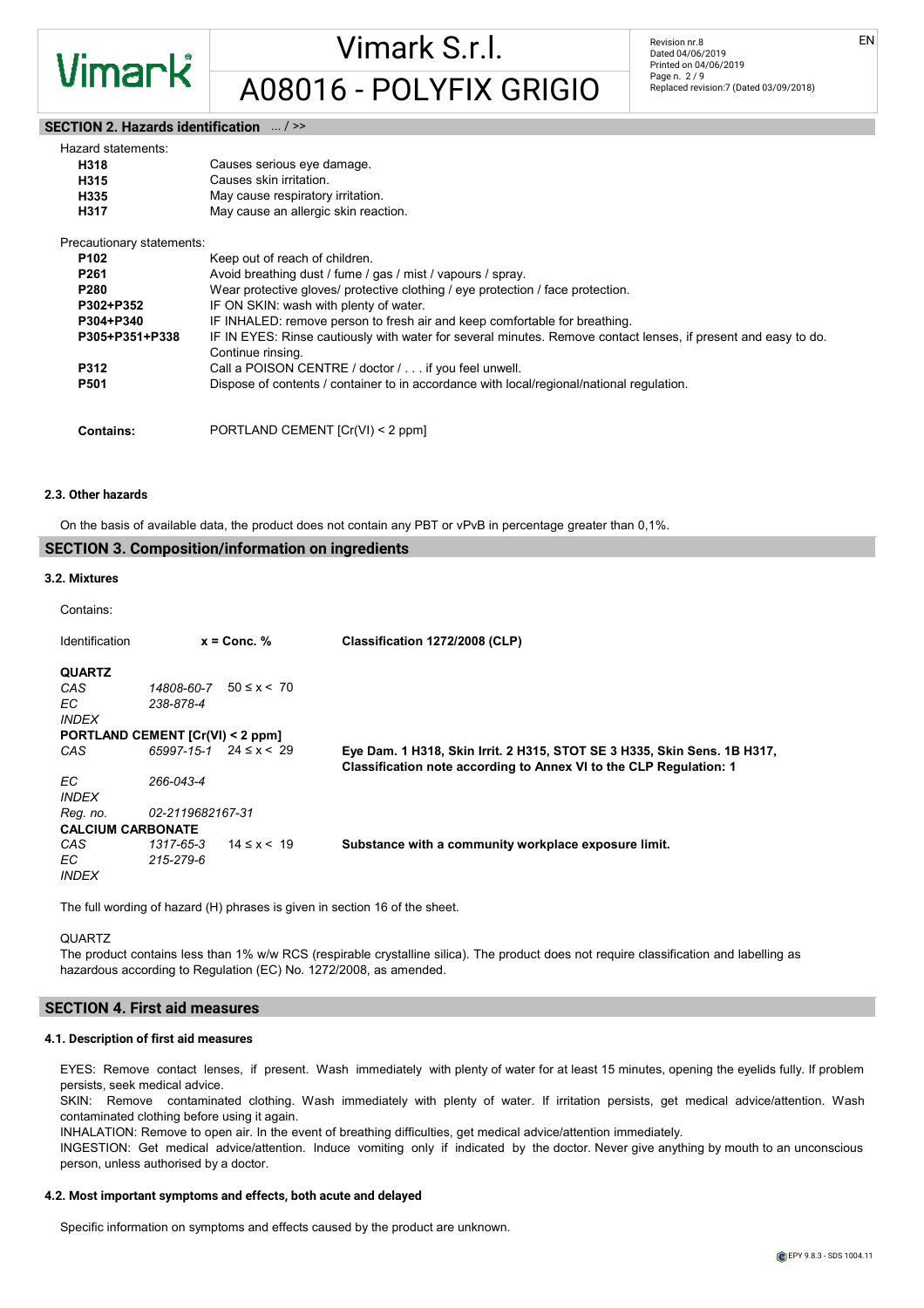EN

#### SECTION 4. First aid measures  $...$  / >>

#### 4.3. Indication of any immediate medical attention and special treatment needed

Information not available

#### SECTION 5. Firefighting measures

#### 5.1. Extinguishing media

SUITABLE EXTINGUISHING EQUIPMENT Choose the most appropriate extinguishing equipment for the specific case. UNSUITABLE EXTINGUISHING EQUIPMENT None in particular.

#### 5.2. Special hazards arising from the substance or mixture

HAZARDS CAUSED BY EXPOSURE IN THE EVENT OF FIRE The product is neither flammable nor combustible.

#### 5.3. Advice for firefighters

SPECIAL PROTECTIVE EQUIPMENT FOR FIRE-FIGHTERS Normal fire fighting clothing i.e. fire kit (BS EN 469), gloves (BS EN 659) and boots (HO specification A29 and A30) in combination with self-contained open circuit positive pressure compressed air breathing apparatus (BS EN 137).

#### SECTION 6. Accidental release measures

#### 6.1. Personal precautions, protective equipment and emergency procedures

Use breathing equipment if fumes or powders are released into the air. These indications apply for both processing staff and those involved in emergency procedures.

#### 6.2. Environmental precautions

The product must not penetrate into the sewer system or come into contact with surface water or ground water.

#### 6.3. Methods and material for containment and cleaning up

Confine using earth or inert material. Collect as much material as possible and eliminate the rest using jets of water. Contaminated material should be disposed of in compliance with the provisions set forth in point 13.

#### 6.4. Reference to other sections

Any information on personal protection and disposal is given in sections 8 and 13.

#### SECTION 7. Handling and storage

#### 7.1. Precautions for safe handling

Before handling the product, consult all the other sections of this material safety data sheet. Avoid leakage of the product into the environment. Do not eat, drink or smoke during use.

#### 7.2. Conditions for safe storage, including any incompatibilities

Keep the product in clearly labelled containers. Keep containers away from any incompatible materials, see section 10 for details.

#### PORTLAND CEMENT [Cr(VI) < 2 ppm]

Effectiveness of the Chrome VI reducing agent

Intact packaging and compliance with the appropriate storage conditions as indicated above are the essential conditions to keep the effectiveness of the reducing agent unaltered throughout the shelf life declared on the packaging. Declared shelf life refers exclusively to the period during which the reducing agent is effective in keeping the content of soluble chromium VI, determined according to EN 196-10, below the 0.0002% limit of the total dry weight of the cement ready to use (see Section 2), subject to the limitations of use of the mixture dictated by the general rules of storage and use of the product itself.

#### 7.3. Specific end use(s)

Information not available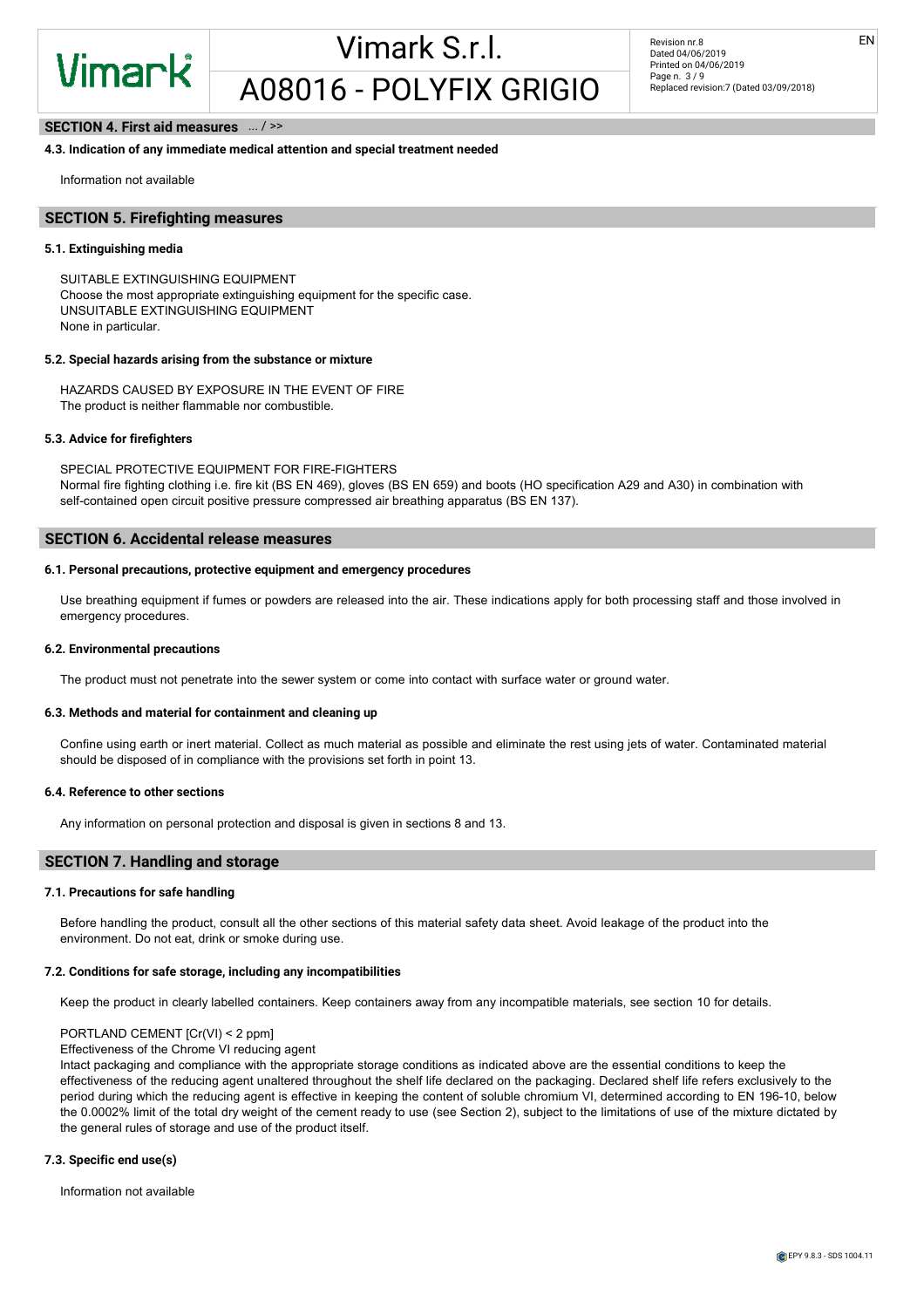EN

#### SECTION 8. Exposure controls/personal protection

#### 8.1. Control parameters

Regulatory References:

| DEU<br><b>ESP</b> | Deutschland<br>España | TRGS 900 (Fassung 31.1.2018 ber.) - Liste der Arbeitsplatzgrenzwerte und Kurzzeitwerte<br>INSHT - Límites de exposición profesional para agentes químicos en España 2017 |
|-------------------|-----------------------|--------------------------------------------------------------------------------------------------------------------------------------------------------------------------|
| <b>FRA</b>        | France                | JORF n°0109 du 10 mai 2012 page 8773 texte n° 102                                                                                                                        |
| <b>GBR</b>        | United Kingdom        | EH40/2005 Workplace exposure limits                                                                                                                                      |
| <b>NLD</b>        | Nederland             | Databank of the social and Economic Concil of Netherlands (SER) Values, AF 2011:18                                                                                       |
| EU                | OEL EU                | Directive (EU) 2017/2398; Directive (EU) 2017/164; Directive 2009/161/EU; Directive 2006/15/EC;<br>Directive 2004/37/EC; Directive 2000/39/EC; Directive 91/322/EEC.     |
|                   | <b>TLV-ACGIH</b>      | ACGIH 2018                                                                                                                                                               |

|                  |                              |        |     |            | <b>QUARTZ</b> |             |  |  |  |
|------------------|------------------------------|--------|-----|------------|---------------|-------------|--|--|--|
|                  | <b>Threshold Limit Value</b> |        |     |            |               |             |  |  |  |
| Type             | Country                      | TWA/8h |     | STEL/15min |               |             |  |  |  |
|                  |                              | mg/m3  | ppm | mg/m3      | ppm           |             |  |  |  |
| <b>MAK</b>       | <b>DEU</b>                   | 0,15   |     |            |               |             |  |  |  |
| <b>VLA</b>       | <b>ESP</b>                   | 0,05   |     |            |               |             |  |  |  |
| <b>VLEP</b>      | <b>FRA</b>                   | 0,1    |     |            |               | <b>RESP</b> |  |  |  |
| WEL              | <b>GBR</b>                   | 0,3    |     |            |               |             |  |  |  |
| OEL              | <b>NLD</b>                   | 0,075  |     |            |               | <b>RESP</b> |  |  |  |
| <b>TLV-ACGIH</b> |                              | 0,025  |     |            |               |             |  |  |  |

| <b>PORTLAND CEMENT [Cr(VI) &lt; 2 ppm]</b> |  |  |  |
|--------------------------------------------|--|--|--|
|--------------------------------------------|--|--|--|

| <b>Threshold Limit Value</b> |          |        |     |            |     |
|------------------------------|----------|--------|-----|------------|-----|
| Type                         | Country  | TWA/8h |     | STEL/15min |     |
|                              |          | mq/m3  | ppm | mq/m3      | ppm |
| DЕ                           | ΕL<br>__ |        |     |            |     |
|                              |          |        |     |            |     |

|                              |         |        |     |            | <b>CALCIUM CARBONATE</b> |
|------------------------------|---------|--------|-----|------------|--------------------------|
| <b>Threshold Limit Value</b> |         |        |     |            |                          |
| Type                         | Country | TWA/8h |     | STEL/15min |                          |
|                              |         | mq/m3  | ppm | mq/m3      | ppm                      |
| OEL                          | ΕU      | 10     |     |            |                          |

#### Legend:

(C) = CEILING ; INHAL = Inhalable Fraction ; RESP = Respirable Fraction ; THORA = Thoracic Fraction.

During the risk assessment process, it is essential to take into consideration the ACGIH occupational exposure levels for inert particulate not otherwise classified (PNOC respirable fraction: 3 mg/m3; PNOC inhalable fraction: 10 mg/m3). For values above these limits, use a P type filter, whose class (1, 2 or 3) must be chosen according to the outcome of risk assessment.

#### 8.2. Exposure controls

As the use of adequate technical equipment must always take priority over personal protective equipment, make sure that the workplace is well aired through effective local aspiration.

When choosing personal protective equipment, ask your chemical substance supplier for advice.

Personal protective equipment must be CE marked, showing that it complies with applicable standards.

Provide an emergency shower with face and eye wash station.

#### HAND PROTECTION

In the case of prolonged contact with the product, protect the hands with penetration-resistant work gloves (see standard EN 374). Work glove material must be chosen according to the use process and the products that may form. Latex gloves may cause sensitivity

reactions.

SKIN PROTECTION

Wear category II professional long-sleeved overalls and safety footwear (see Directive 89/686/EEC and standard EN ISO 20344). Wash body with soap and water after removing protective clothing.

#### EYE PROTECTION

Wear a hood visor or protective visor combined with airtight goggles (see standard EN 166).

#### RESPIRATORY PROTECTION

Use a type P filtering facemask, whose class (1, 2 or 3) and effective need, must be defined according to the outcome of risk assessment (see standard EN 149).

#### ENVIRONMENTAL EXPOSURE CONTROLS

The emissions generated by manufacturing processes, including those generated by ventilation equipment, should be checked to ensure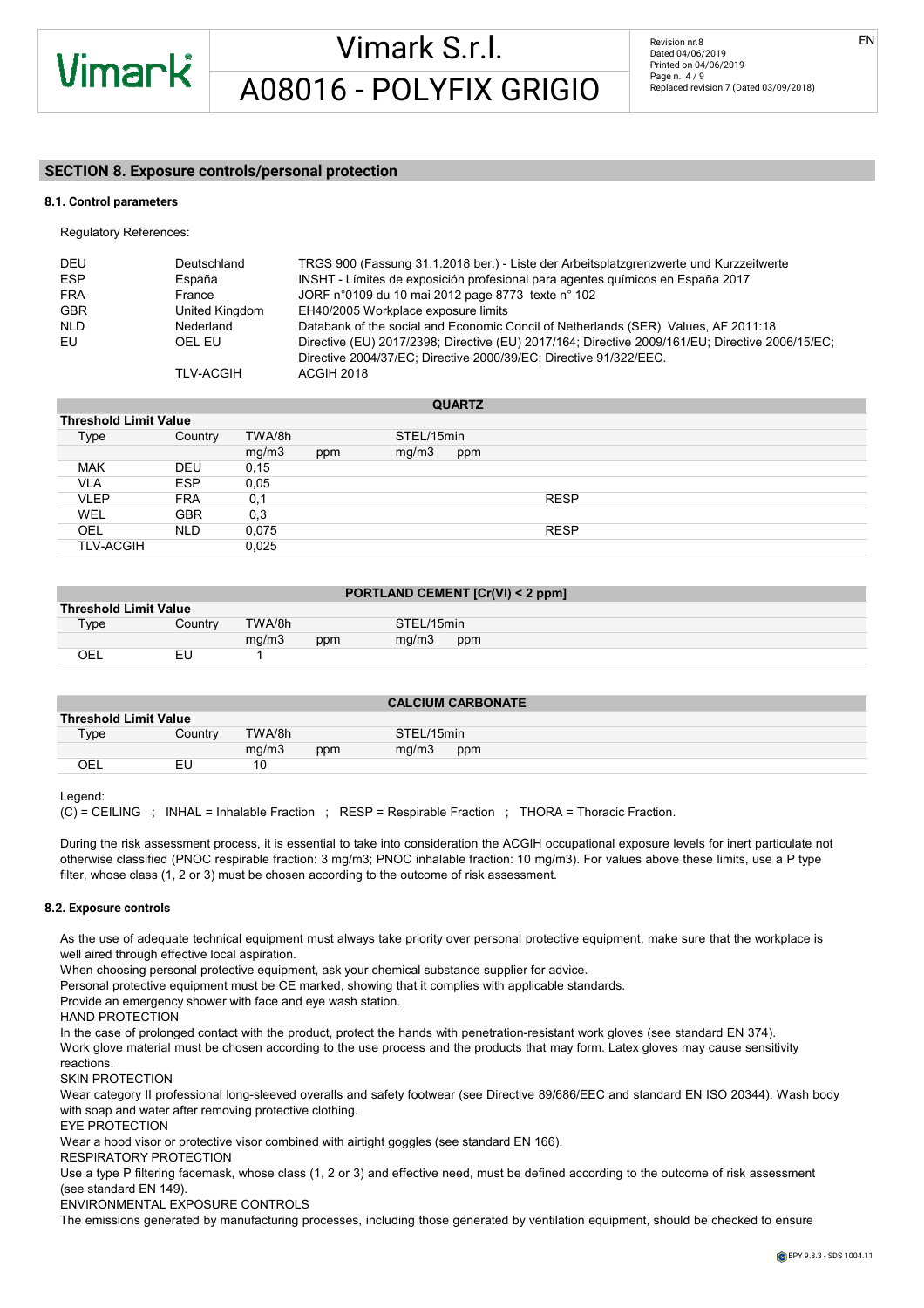Revision nr.8 Dated 04/06/2019 Printed on 04/06/2019 Page n. 5 / 9 Replaced revision:7 (Dated 03/09/2018)

compliance with environmental standards.

### SECTION 9. Physical and chemical properties

#### 9.1. Information on basic physical and chemical properties

#### 9.2. Other information

Information not available

#### SECTION 10. Stability and reactivity

#### 10.1. Reactivity

There are no particular risks of reaction with other substances in normal conditions of use.

#### 10.2. Chemical stability

The product is stable in normal conditions of use and storage.

#### 10.3. Possibility of hazardous reactions

No hazardous reactions are foreseeable in normal conditions of use and storage.

PORTLAND CEMENT [Cr(VI) < 2 ppm] Si decompone a contatto con: acido idrofluoridrico

#### 10.4. Conditions to avoid

None in particular. However the usual precautions used for chemical products should be respected.

PORTLAND CEMENT [Cr(VI) < 2 ppm] Avoid exposure to: moisture.

#### 10.5. Incompatible materials

PORTLAND CEMENT [Cr(VI) < 2 ppm] Incompatible with: acids,ammonium salts,aluminium.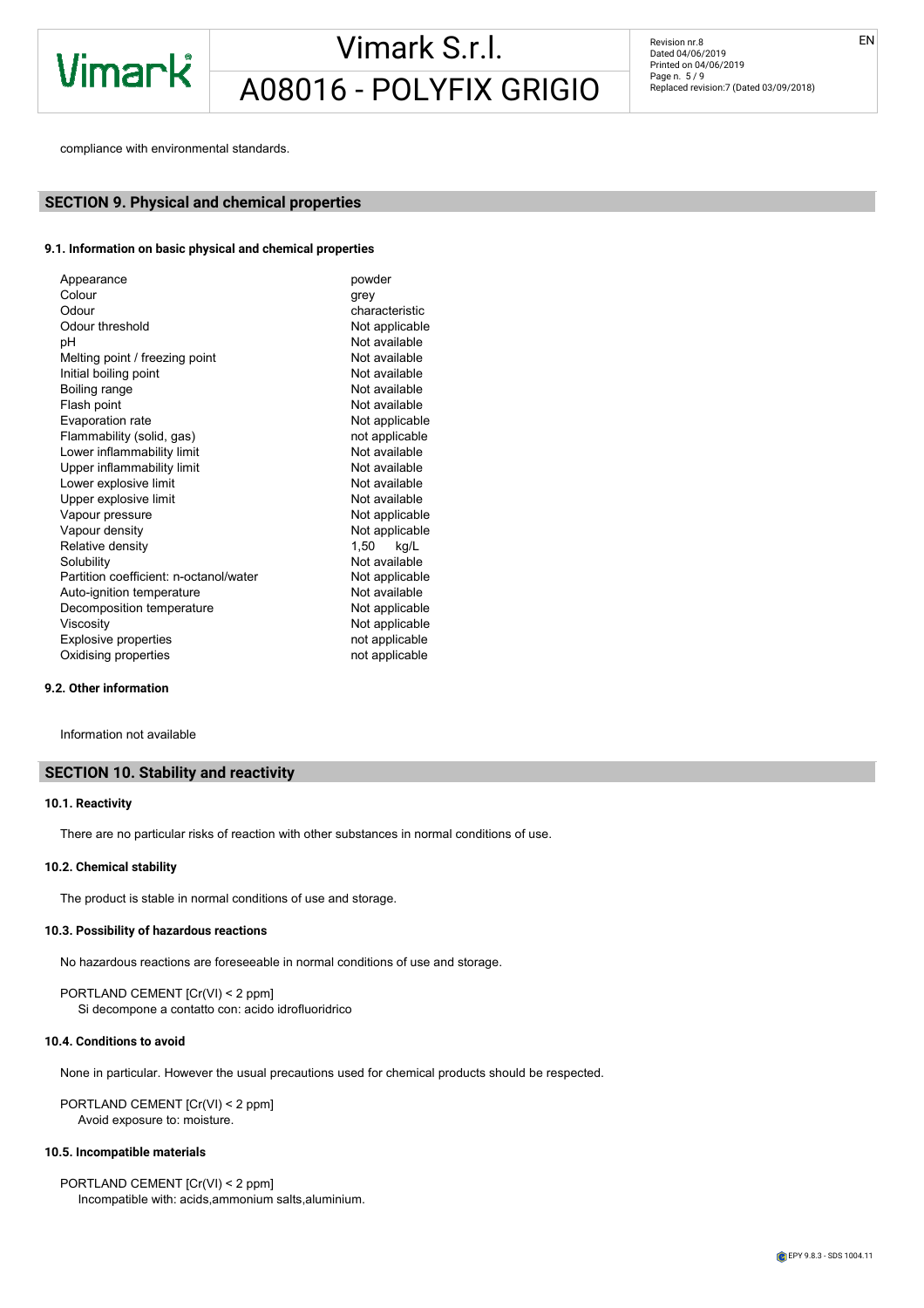EN

#### SECTION 10. Stability and reactivity  $\ldots$  / >>

#### 10.6. Hazardous decomposition products

Information not available

#### SECTION 11. Toxicological information

In the absence of experimental data for the product itself, health hazards are evaluated according to the properties of the substances it contains, using the criteria specified in the applicable regulation for classification. It is therefore necessary to take into account the concentration of the individual hazardous substances indicated in section 3, to evaluate the toxicological effects of exposure to the product.

#### 11.1. Information on toxicological effects

Metabolism, toxicokinetics, mechanism of action and other information

Information not available

Information on likely routes of exposure

Information not available

Delayed and immediate effects as well as chronic effects from short and long-term exposure

Information not available

Interactive effects

Information not available

#### ACUTE TOXICITY

LC50 (Inhalation) of the mixture: Not classified (no significant component) LD50 (Oral) of the mixture:  $\blacksquare$ LD50 (Dermal) of the mixture:  $\blacksquare$  Not classified (no significant component)

PORTLAND CEMENT [Cr(VI) < 2 ppm] LD50 (Dermal)  $>$  2000 mg/kg RABBIT

CALCIUM CARBONATE<br>LD50 (Oral)

5000 mg/kg RAT

#### SKIN CORROSION / IRRITATION

Causes skin irritation

#### **SERIOUS EYE DAMAGE / IRRITATION**

Causes serious eye damage

RESPIRATORY OR SKIN SENSITISATION

Sensitising for the skin

#### GERM CELL MUTAGENICITY

Does not meet the classification criteria for this hazard class

**CARCINOGENICITY** 

Does not meet the classification criteria for this hazard class

#### REPRODUCTIVE TOXICITY

Does not meet the classification criteria for this hazard class

STOT - SINGLE EXPOSURE

May cause respiratory irritation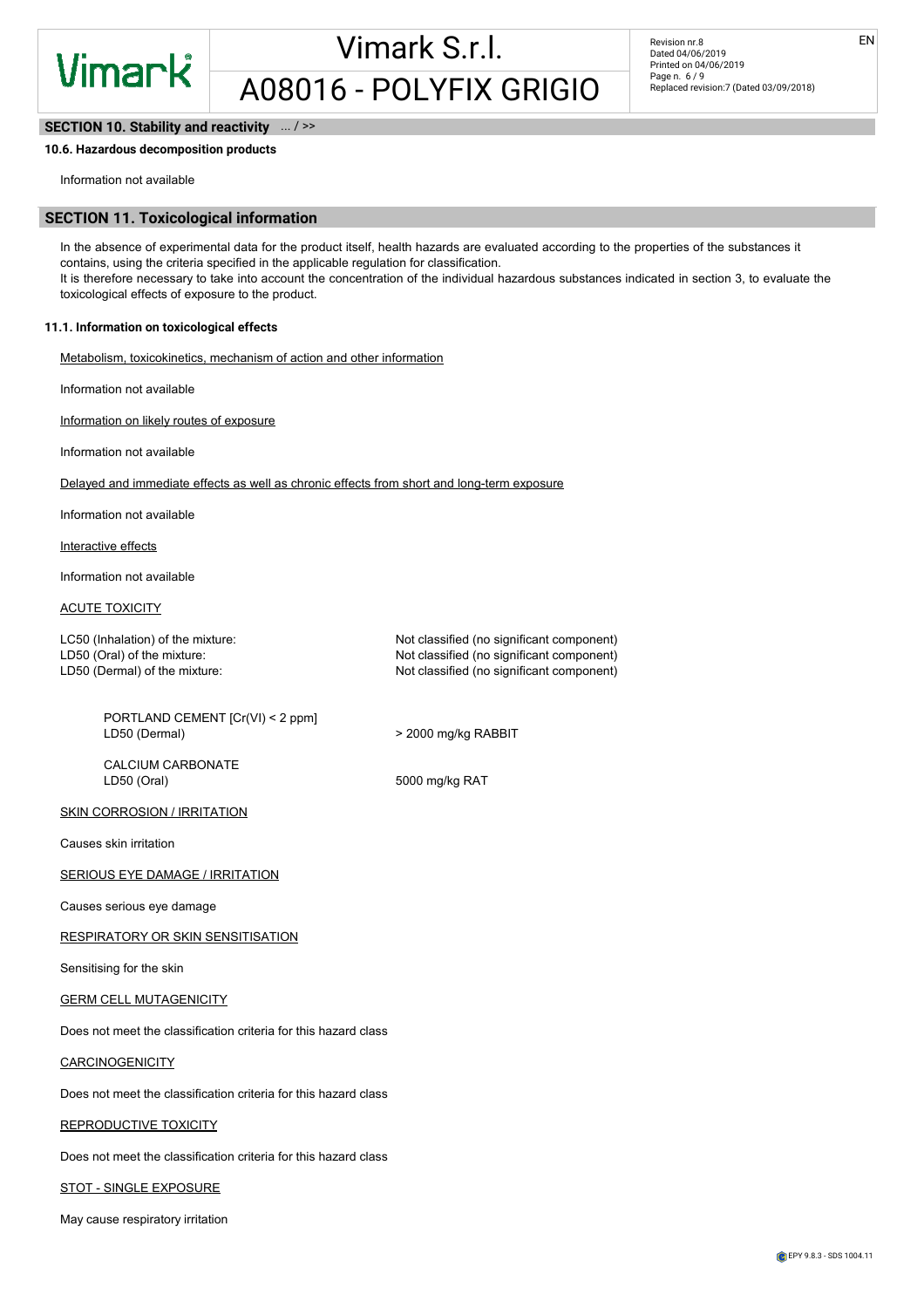

EN

#### SECTION 11. Toxicological information  $\ldots$  / >>

#### STOT - REPEATED EXPOSURE

Does not meet the classification criteria for this hazard class

#### ASPIRATION HAZARD

Does not meet the classification criteria for this hazard class

### SECTION 12. Ecological information

Use this product according to good working practices. Avoid littering. Inform the competent authorities, should the product reach waterways or contaminate soil or vegetation.

#### 12.1. Toxicity

Information not available

#### 12.2. Persistence and degradability

Information not available

#### 12.3. Bioaccumulative potential

Information not available

#### 12.4. Mobility in soil

Information not available

#### 12.5. Results of PBT and vPvB assessment

On the basis of available data, the product does not contain any PBT or vPvB in percentage greater than 0,1%.

#### 12.6. Other adverse effects

Information not available

#### SECTION 13. Disposal considerations

#### 13.1. Waste treatment methods

Reuse, when possible. Product residues should be considered special hazardous waste. The hazard level of waste containing this product should be evaluated according to applicable regulations.

Disposal must be performed through an authorised waste management firm, in compliance with national and local regulations. CONTAMINATED PACKAGING

Contaminated packaging must be recovered or disposed of in compliance with national waste management regulations.

#### SECTION 14. Transport information

The product is not dangerous under current provisions of the Code of International Carriage of Dangerous Goods by Road (ADR) and by Rail (RID), of the International Maritime Dangerous Goods Code (IMDG), and of the International Air Transport Association (IATA) regulations.

#### 14.1. UN number

Not applicable

#### 14.2. UN proper shipping name

Not applicable

#### 14.3. Transport hazard class(es)

Not applicable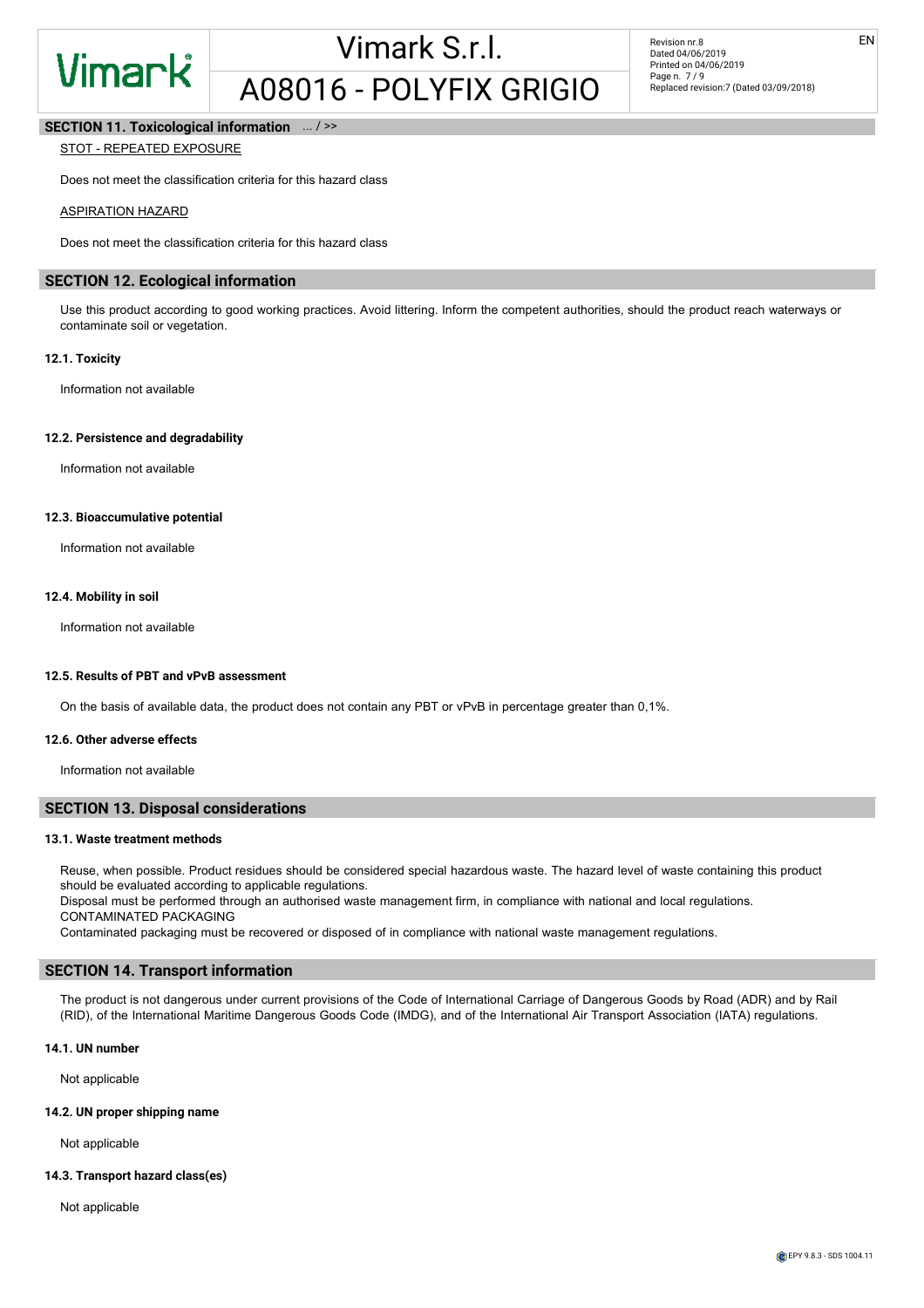EN

### SECTION 14. Transport information ... / >>

### 14.4. Packing group

Not applicable

#### 14.5. Environmental hazards

Not applicable

#### 14.6. Special precautions for user

Not applicable

#### 14.7. Transport in bulk according to Annex II of Marpol and the IBC Code

Information not relevant

#### SECTION 15. Regulatory information

#### 15.1. Safety, health and environmental regulations/legislation specific for the substance or mixture

Seveso Category - Directive 2012/18/EC: None

Restrictions relating to the product or contained substances pursuant to Annex XVII to EC Regulation 1907/2006

Contained substance

Point 47 PORTLAND CEMENT [Cr(VI) < 2 ppm] Reg. no.: 02-2119682167-31

Substances in Candidate List (Art. 59 REACH)

On the basis of available data, the product does not contain any SVHC in percentage greater than 0,1%.

Substances subject to authorisation (Annex XIV REACH) None

Substances subject to exportation reporting pursuant to (EC) Reg. 649/2012: None

Substances subject to the Rotterdam Convention:

None

Substances subject to the Stockholm Convention: None

#### Healthcare controls

Workers exposed to this chemical agent must not undergo health checks, provided that available risk-assessment data prove that the risks related to the workers' health and safety are modest and that the 98/24/EC directive is respected.

#### 15.2. Chemical safety assessment

No chemical safety assessment has been processed for the mixture and the substances it contains.

#### SECTION 16. Other information

Text of hazard (H) indications mentioned in section 2-3 of the sheet:

| Specific target organ toxicity - single exposure, category 3 |
|--------------------------------------------------------------|
|                                                              |
|                                                              |
|                                                              |
|                                                              |
|                                                              |
|                                                              |

LEGEND:

- ADR: European Agreement concerning the carriage of Dangerous goods by Road
- CAS NUMBER: Chemical Abstract Service Number
- CE50: Effective concentration (required to induce a 50% effect)